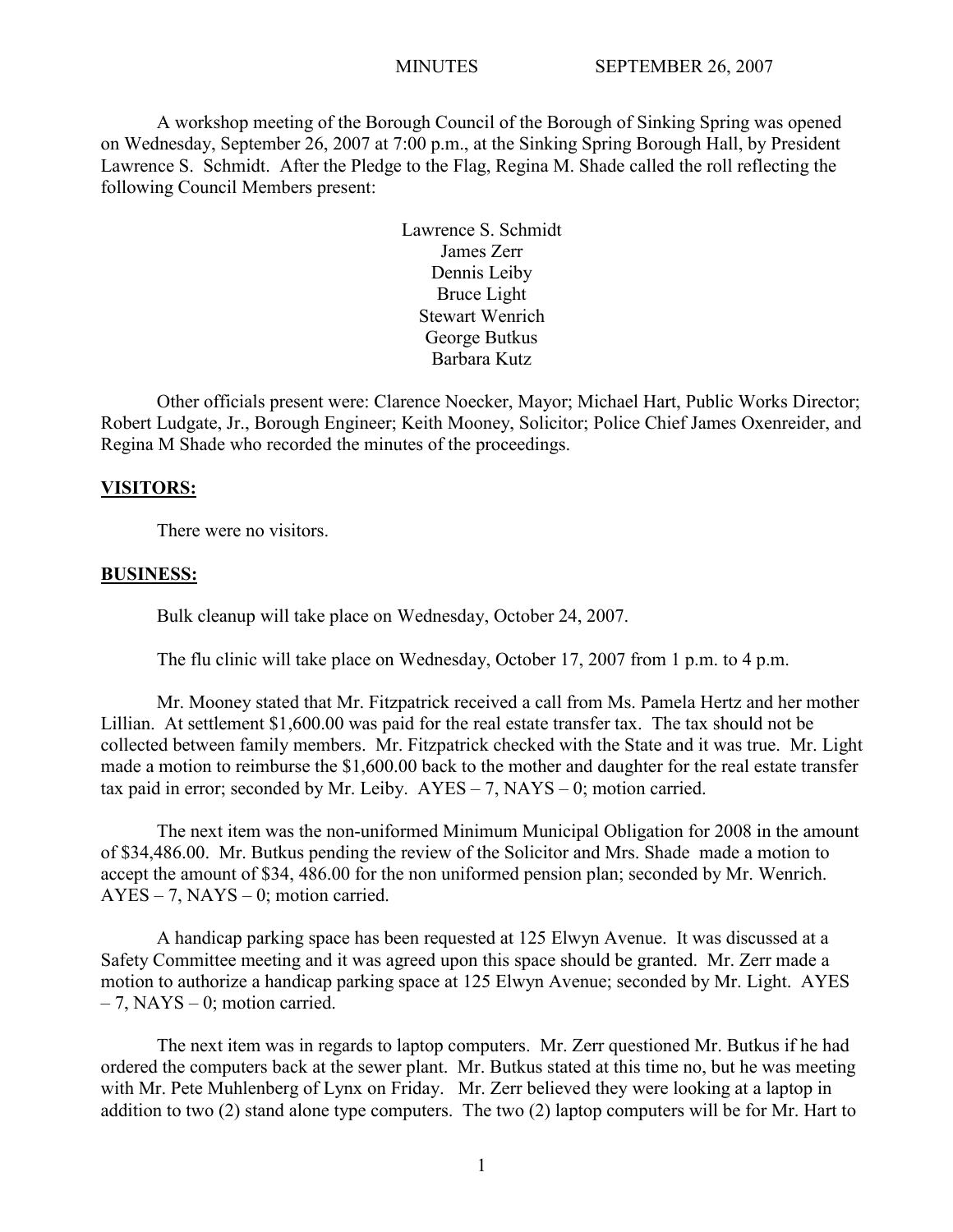#### **BUSINESS (cont'd):**

use in regards to code violations, and Mrs. Shade to use for the Main Street Project. After a brief discussion, Mr. Wenrich made a motion to purchase three (3) laptop computers (notebooks) along with two stand alone computers under the State contract at a cost not to exceed \$10,000.00, two (2) for the office and one (1) for the sewer plant; seconded by Mr. Butkus.  $AYES - 7$ ,  $NAYS - 0$ ; motion carried. Mr. Schmidt stated the under \$10,000.00 includes the two (2) desktop computers also. Mr. Butkus will be meeting with Mr. Muhlenberg from Lynx at the sewer plant the upcoming Friday.

# **KEITH MOONEY – SOLICITOR:**

Mr. Mooney had the Ordinance for the purchase of bulk sewage for the area known as "Sinking Spring Terrace." This area is not only in the Borough but in Spring Township as well. Spring Township has adopted the Ordinance and now we need to as well. Mr. Fitzpatrick's recommendation is that we act on this. There is also an agreement that would need to be signed as well with Spring Township. Mr. Schmidt questioned if anyone wanted to discuss this further. Mr. Butkus asked if any changes had been made since they originally saw it. The answer was no. Mr. Light made a motion to accept the Ordinance and to sign the agreement; seconded by Mrs. Kutz. AYES – 7, NAYS – 0; motion carried.

The next issue was the new EMS tax. Mr. Mooney stated we don't currently have the Ordinance ready for adoption but he would answer any questions. He hopes to have it for the October 4, 2007 Council meeting. The Emergency Municipal Services Tax, which use to be the Occupational Privilege Tax, which was \$10.00, has changed to the Local Services Tax. The EMS tax was \$52.00 and was taken out of an employee's pay in one lump sum. The Local Services Tax is still \$52.00; however it will come out \$1.00 a week per employee and paid on a quarterly basis. Mr. Mooney explained that he and Mrs. Shade discussed this and the amount of money we collect will drop substantially. We pay \$5.00 per person to the Wilson School District and in 20008 we will only be receiving three (3) quarters of payments. The last quarter will end 12/31/07 and they will have thirty (30) days to pay the amount collected. That means the money will only be due on 1/31/08. Wilson should get their money the same as we get ours, quarterly. There is another stipulation as well. Twenty five (25) percent of the money must be spent on emergency services. Mrs. Shade stated we will be going from about \$130,000.00 to \$47,000.00.

The noise ordinance is tabled.

# **ROBERT LUDGATE, JR - BOROUGH ENGINEER:**

Mr. Ludgate wanted to clear up a few items. The Paulo Brutto subdivision has gone to construction. The E&S controls are in place now. Some of the fabric fence is in the alley. It is only temporary. Mr. Butkus stated it has to be there cause that is the way the water runs. Mr. Ludgate has met with Mr. John Printz regarding his concern about construction exceeding the scope of the plans. Mr. Ludgate explained the plans call for the fabric fence. He explained once the site is 70% stabilized, they will pull it out. Nothing permanent will be placed in the grass ally.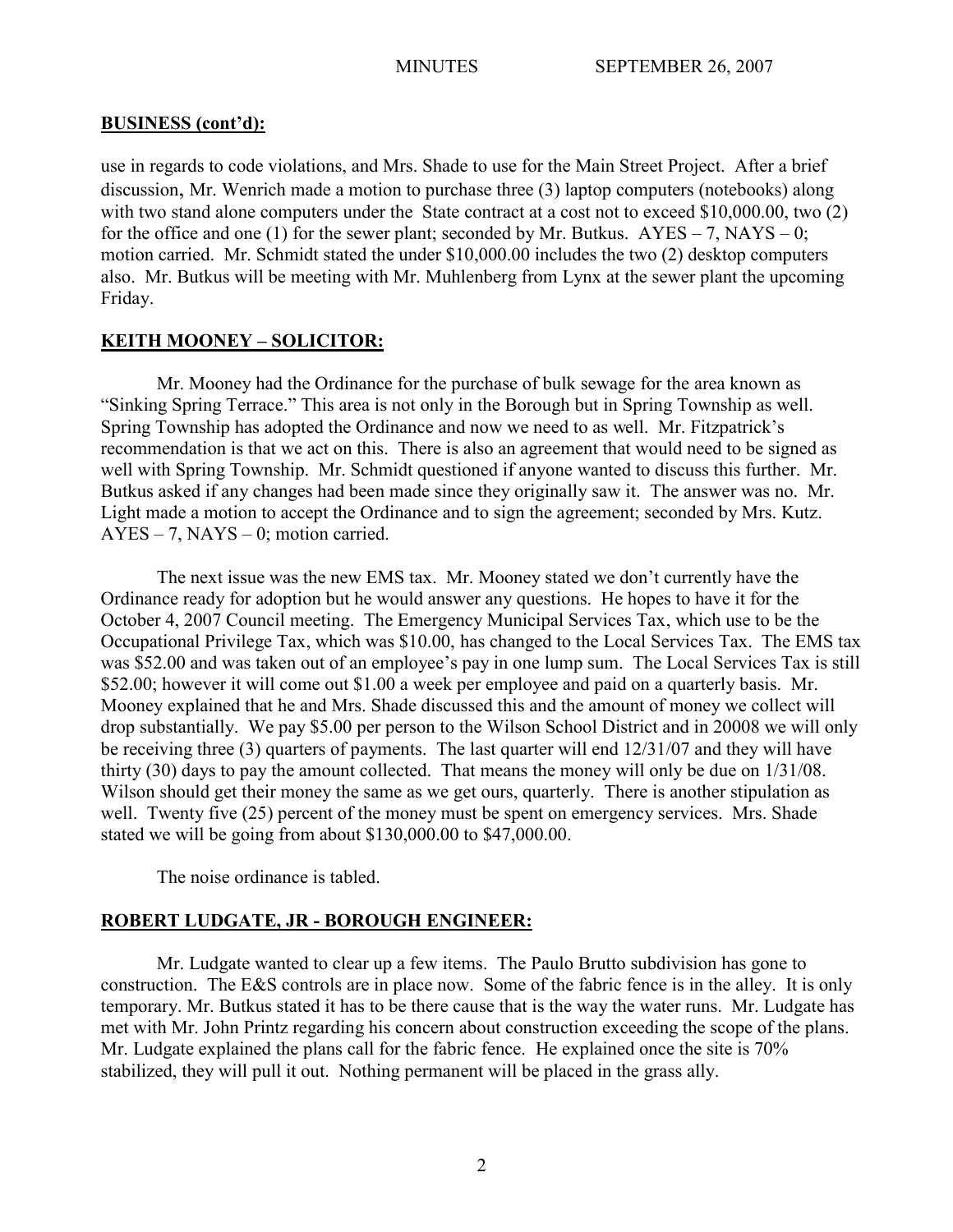# **MICHAEL HART – PUBLIC WORKS DIRECTOR:**

Mr. Hart stated he only received one (1) bid for the street sweeper. The bid was from Grande and the amount was \$1,000.00. Mr. Wenrich made a motion to sell the street sweeper to Grande Construction at a cost of \$1,000.00; seconded by Mr. Butkus. AYES – 7, NAYS – 0; motion carried. The sweeper does run however it would need major work to pass inspection.

The only other piece of news was that the CDBG money Mr. Hart had applied for, for Park Avenue has been declined. We exceeded the low income status. The waterline project will not be happening anyway. Mr. Zerr was wondering if it was too late to apply for the money for another area. Mr. Hart said yes for this year. There is a deadline.

# **GEORGE BUTKUS:**

Mr. Butkus stated Mr. Lew Christy will be the new Project Manager once they hire a supervisor at the sewer plant. Mr. Hillibush is willing to help them as needed. Mr. Schmidt questioned if they have replaced Mr. Todd Becker. Mr. Butkus did not think so as of that point in time. Mr. Becker left and went to the City of Reading as well.

#### **STEWART WENRICH:**

He had no report.

# **MAYOR NOECKER:**

The Mayor reported that Officer Matt Yatsko will go to full time status the first week of October. That means he will be on his own. In addition, Officer Yatsko had a minor accident with the police vehicle. It happened at Boscov's. The Chief has made all arrangements to get it fixed.

The next item was he requested that Chief Oxenreider along with Officer Skelton be allowed to carry two (2) weeks of their vacations into the year 2008. Due to the limited staff currently, it is hard for them to take off for vacation. Mr. Zerr said it was discussed at the Safety Committee as well. They also recommend we grant this request. Mr. Schmidt asked if there was a time limit on when they can take the time. Mayor Noecker said yes. Chief Oxenreider stated they can carry over comp time into the first quarter. Mrs. Shade asked if she could make a recommendation. Due to the short staff in the police department, it might be wise to allow them to use the time throughout the year of 2008, not just limit it to the first quarter. Mr. Wenrich stated why don't we give them the full year to take the time? Mr. Schmidt said that is exactly what he was thinking himself. Mr. Wenrich made a motion to give the two (2) above mentioned police officers the entire year of 2008 to take their two (2) week 2007 vacation; seconded by Mr. Butkus.  $AYES - 7$ ,  $NAYS - 0$ ; motion carried.

# **BARBARA KUTZ:**

She questioned if Council wanted her to call about the holiday lights. After a brief discussion it was decided that we will wait one (1) more month.